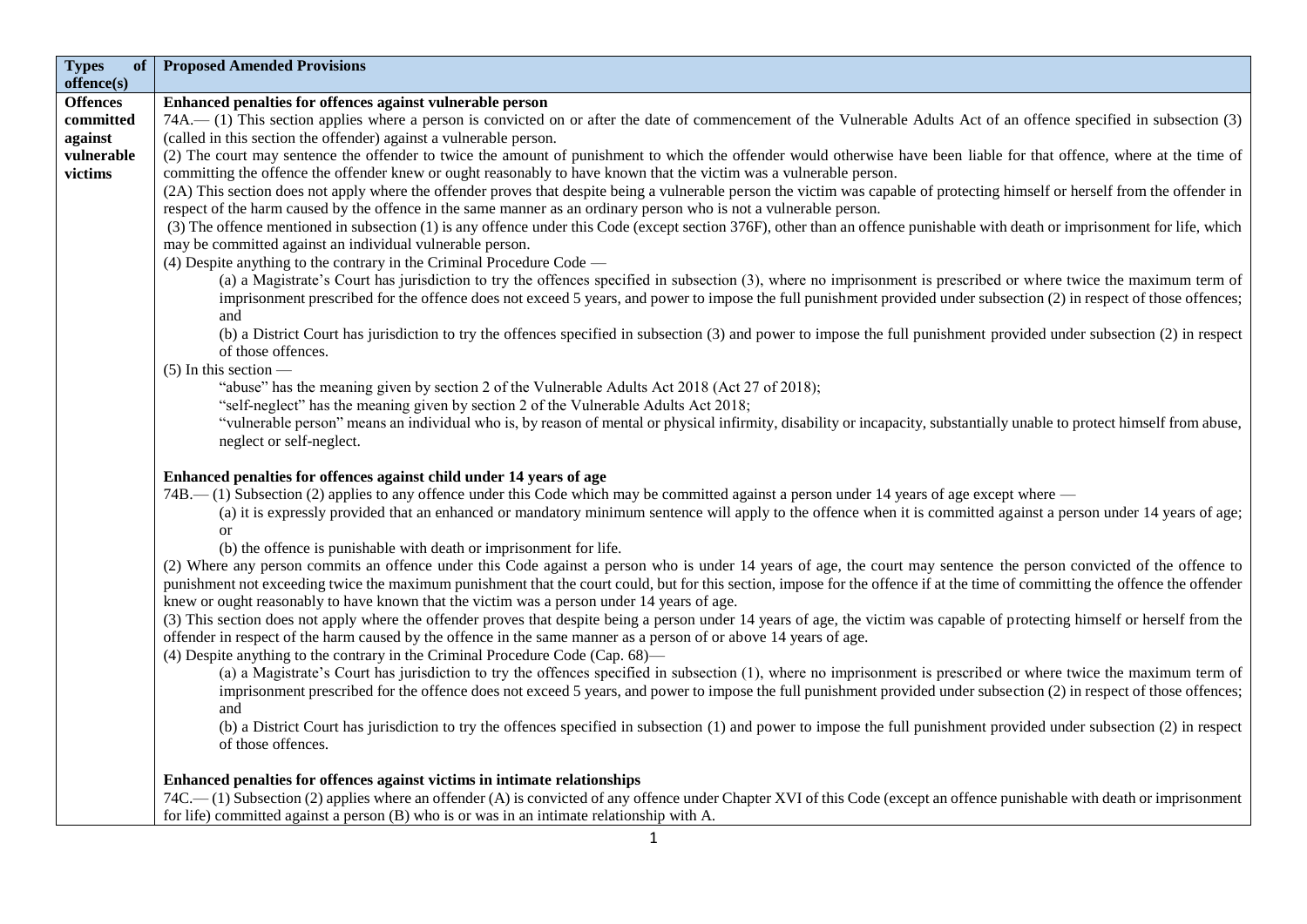(2) When the offender (A) commits an offence mentioned in subsection (1) against B, the court may sentence the person convicted of the offence to punishment not exceeding twice the maximum punishment that the court could, but for this section, impose for the offence if at the time of committing the offence the offender knew or ought reasonably to have known that the victim is or was in an intimate relationship with the offender.

(3) This section does not apply where the offender (A) proves that, despite A being or having been in an intimate relationship with B, the relationship between A and B did not adversely affect B's ability to protect himself or herself from A in respect of the harm caused by the offence.

(4) Despite anything to the contrary in the Criminal Procedure Code —

(a) a Magistrate's Court has jurisdiction to try the offences specified in subsection (1), where no imprisonment is prescribed or where twice the maximum term of imprisonment prescribed for the offence does not exceed 5 years, and power to impose the full punishment provided under subsection (2) in respect of those offences; and

(b) a District Court has jurisdiction to try the offences specified in subsection (1) and power to impose the full punishment provided under subsection (2) in respect of those offences.

(5) In this section, the court may determine whether the offender (A) was or is in an intimate relationship with the victim (B) having regard to all the circumstances of the case including the following:

(a) whether A and B are living in the same household although it is not necessary that they live in the same household;

(b) whether A and B share the tasks and duties of their daily lives;

(c) whether A and B have made arrangements to share expenses or financial support and the degree of financial dependence or interdependence between A and B;

(d) whether there is a sexual relationship between A and B, although it is not necessary that there be a sexual relationship between them;

(e) whether A and B share the care and support of a specific person under 21 years of age;

(f) whether A and B conduct themselves towards their friends, relatives or other persons as parties to an intimate relationship, and whether A and B are so treated by their friends, relatives or other persons.

## **Enhanced penalties for offences against victims in close relationships**

74D.— (1) Subsection (2) applies where an offender (A) is convicted of any offence under Chapter XVI of this Code (except an offence punishable with death or imprisonment for life) committed against a person (B) who is or was in a close relationship with A.

(2) When the offender (A) commits an offence mentioned in subsection (1) against B, the court may sentence the person convicted of the offence to punishment not exceeding twice the maximum punishment that the court could, but for this section, impose for the offence if at the time of committing the offence the offender knew or ought reasonably to have known that the victim is or was in a close relationship with the offender.

(3) This section does not apply where the offender (A) proves that, despite A being or having been in a close relationship with B, the relationship between A and B did not adversely affect B's ability to protect himself or herself from A in respect of the harm caused by the offence.

(4) Despite anything to the contrary in the Criminal Procedure Code —

(a) a Magistrate's Court has jurisdiction to try the offences specified in subsection (1), where no imprisonment is prescribed or where twice the maximum term of imprisonment prescribed for the offence does not exceed 5 years, and power to impose the full punishment provided under subsection (2) in respect of those offences; and

(b) a District Court has jurisdiction to try the offences specified in subsection (1) and power to impose the full punishment provided under subsection (2) in respect of those offences.

(5) In this section, the offender (A) was or is in a close relationship with the victim  $(B)$  where —

(a) A is a member of the same household as B; and

(b) A and B had frequent contact with each other.

(6) For the purposes of subsection (5), A and B are to be treated as members of the same household if—

(a) they live in the same household; or

(b) they do not live in the same household, but A or B visits the household to which the other belongs so often and for such periods of time that it is reasonable to regard A and B as being members of the same household.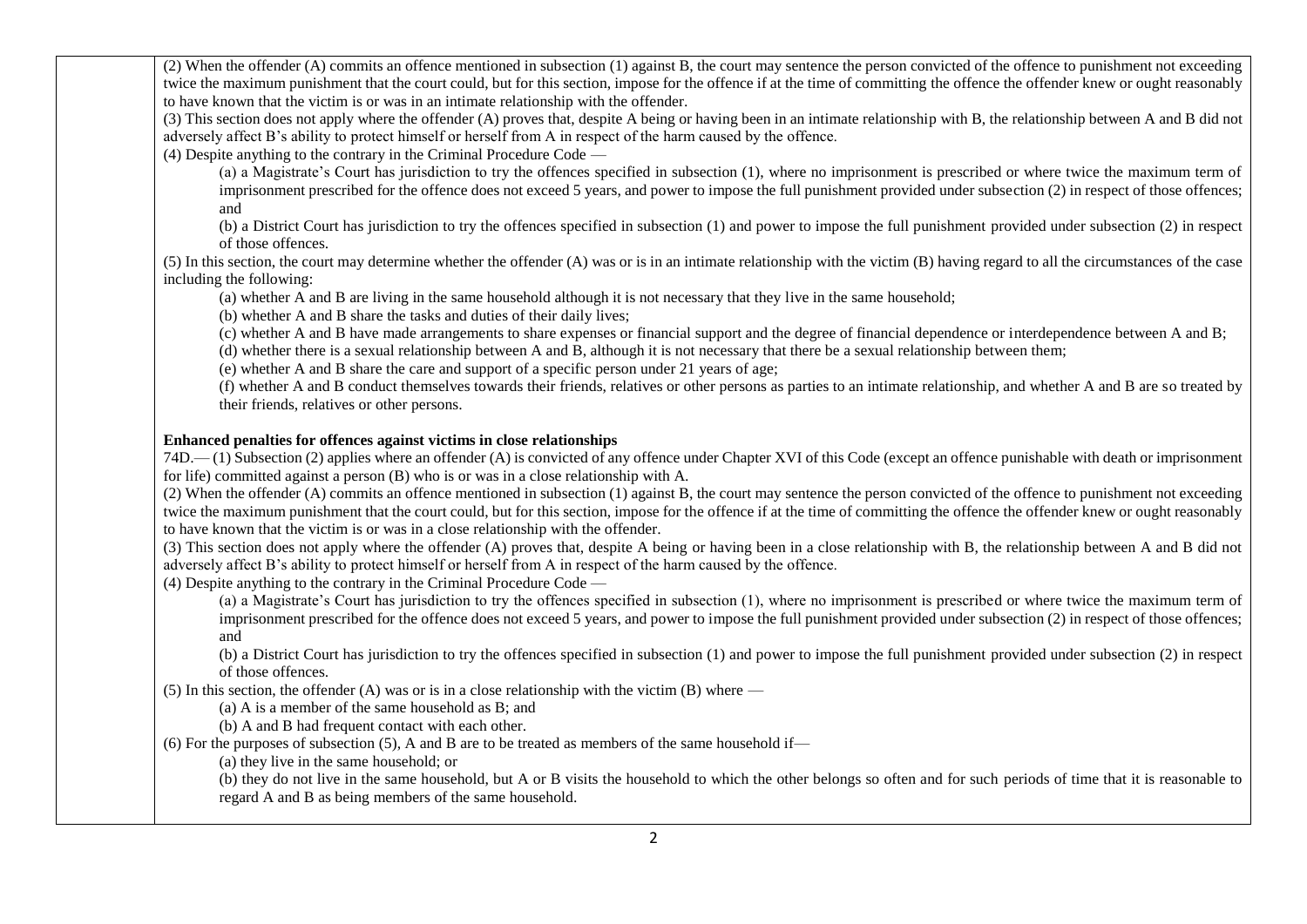|                 | Enhanced penalties for offences against domestic workers                                                                                                                  |
|-----------------|---------------------------------------------------------------------------------------------------------------------------------------------------------------------------|
|                 | 73. (1) Subsection (2) applies where an employer of a domestic worker, or a member of the employer's household or an employment agent of the domestic worker is           |
|                 | convicted of any offence under this Code which may be committed against a domestic worker except where the offence is an offence punishable with death or imprisonment    |
|                 | for life.                                                                                                                                                                 |
|                 | (2) Where an employer of a domestic worker, or a member of the employer's household or an employment agent of a domestic worker is convicted of an offence described in   |
|                 |                                                                                                                                                                           |
|                 | subsection (1), the court may sentence the employer of the domestic worker or the member of his household or the employment agent of a domestic worker, as the case may   |
|                 | be, to twice the maximum punishment that the court could, but for this section, impose for that offence.                                                                  |
|                 | (3) This section does not apply where the offender (A) proves that, despite A being an employer of the victim (B), a member of B's employer's household or an employment  |
|                 | agent of B, the relationship between A and B did not adversely affect B's ability to protect herself from A in respect of the harm caused by the offence.                 |
|                 | (4) Despite anything to the contrary in the Criminal Procedure Code (Cap. $68$ )—                                                                                         |
|                 | (a) a Magistrate's Court has jurisdiction to try the offences specified in subsection (1), where no imprisonment is prescribed or where twice the maximum term of         |
|                 |                                                                                                                                                                           |
|                 | imprisonment prescribed for the offence does not exceed 5 years, and power to impose the full punishment provided under subsection (2) in respect of those offences;      |
|                 | and                                                                                                                                                                       |
|                 | (b) a District Court has jurisdiction to try the offences specified in subsection (1) and power to impose the full punishment provided under subsection (2) in respect    |
|                 | of those offences.                                                                                                                                                        |
|                 | $(5)$ In this section—                                                                                                                                                    |
|                 | "domestic worker" means any female house servant employed in, or in connection with, the domestic services of her employer's private dwelling-house and who is            |
|                 | required to reside in her employer's private dwelling-house;                                                                                                              |
|                 | "dwelling-house" means a place of residence and includes a building or tenement wholly or principally used, constructed or adapted for use for human habitation;          |
|                 |                                                                                                                                                                           |
|                 | "employer", in relation to a domestic worker, includes a person who has the same fundamental qualities as an employer of the domestic worker and whose orders the         |
|                 | domestic worker has reasonable grounds for believing she is expected to obey;                                                                                             |
|                 | "employment agency personnel" has the meaning given by section 2 of the Employment Agencies Act (Cap. 92);                                                                |
|                 | "employment agent", in relation to a domestic worker, means an employment agency personnel or a person who performs work similar to employment agency                     |
|                 | personnel, and whose orders the domestic worker has reasonable grounds for believing she is expected to obey;                                                             |
|                 | "member of the employer's household", in relation to a domestic worker, means a person residing in the employer's private dwelling-house at the time the offence          |
|                 | was committed whose orders the domestic worker has reasonable grounds for believing she is expected to obey.                                                              |
|                 |                                                                                                                                                                           |
|                 |                                                                                                                                                                           |
| <b>Offences</b> | Using or involving child in production of child abuse material                                                                                                            |
| relating to     | 377BG.—(1) Any person shall be guilty of an offence who —                                                                                                                 |
| "child abuse    | (a) uses a person who is under 16 years of age for the production of material which he knows or has reason to believe is child abuse material;                            |
| material"       | (b) causes or procures a person of that age to be so used; or                                                                                                             |
|                 | (c) having the care or custody of a person of that age, consents to the person being so used.                                                                             |
|                 | (2) A person who is guilty of an offence under subsection (1) shall on conviction be punished with a term of imprisonment which may extend to 10 years, and shall also be |
|                 | liable to fine and to caning.                                                                                                                                             |
|                 |                                                                                                                                                                           |
|                 | (3) For the purposes of subsection $(1)$ —                                                                                                                                |
|                 | (a) a person may have the care of a person under 16 years of age without necessarily being entitled by law to have the custody of the child;                              |
|                 | (b) the ways in which material is produced may include $-$                                                                                                                |
|                 | (i) filming, printing, photographing, recording, drawing or otherwise generating material;                                                                                |
|                 | (ii) altering or manipulating material; or                                                                                                                                |
|                 | (iii) reproducing or copying material;                                                                                                                                    |
|                 | (c) the ways in which a person may be used in the production of material include inviting or encouraging the person to be involved, or offering the person to be          |
|                 |                                                                                                                                                                           |
|                 | involved, in the production of the material.                                                                                                                              |
|                 |                                                                                                                                                                           |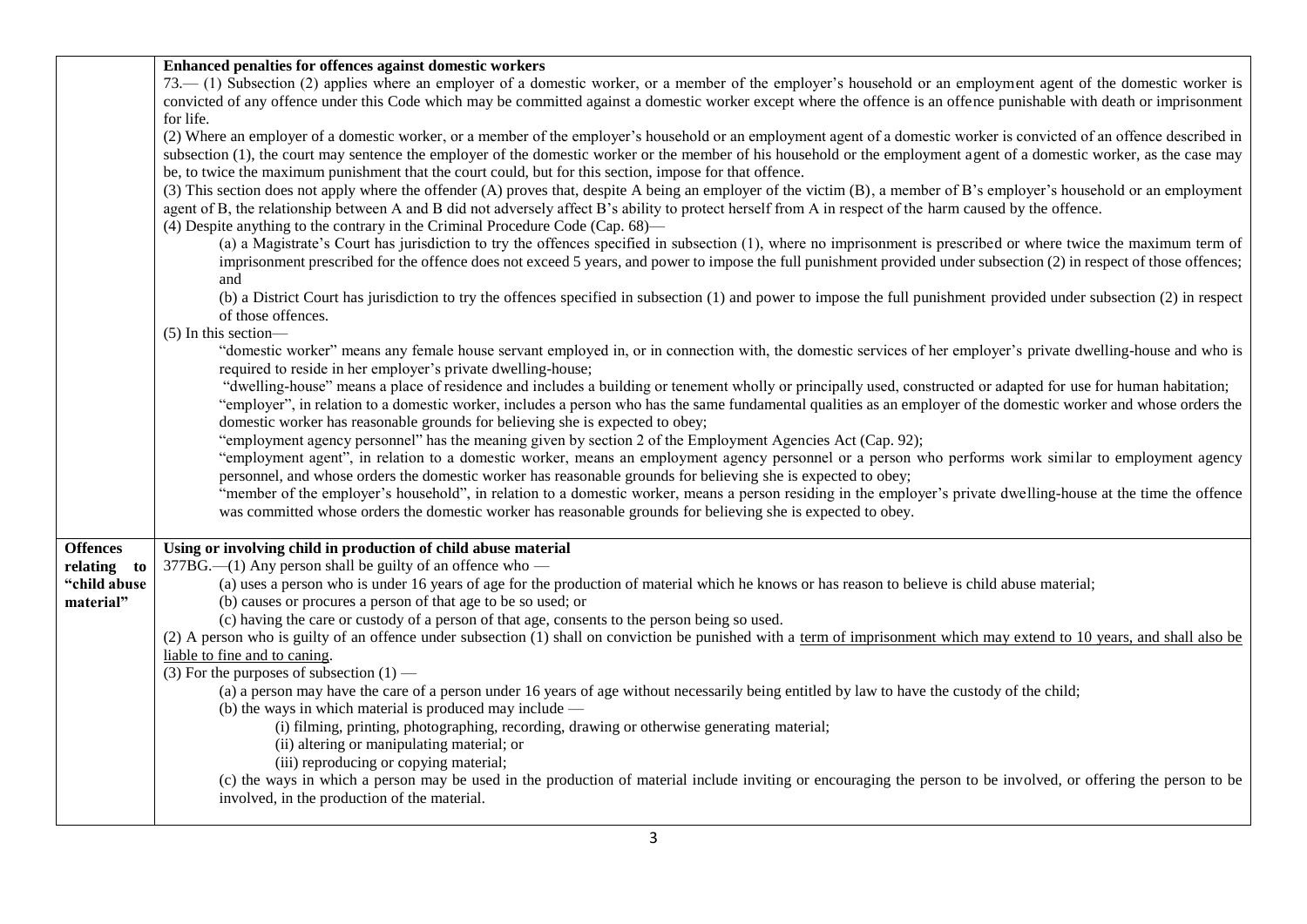## **Producing child abuse material**

377BH.—(1) Any person who intentionally produces child abuse material knowing or having reason to believe that the material is child abuse material shall be guilty of an offence.

(2) A person who is guilty of an offence under subsection (1) shall on conviction be punished with a term of imprisonment which may extend to 10 years, and shall also be liable to fine and to caning.

(3) For the purposes of subsection (1), the ways in which material is produced may include —

(a) filming, printing, photographing, recording, writing, drawing or otherwise generating material;

(b) altering or manipulating material; or

(c) reproducing or copying material.

## **Distributing or selling child abuse material**

 $377BL$ —(1) Any person shall be guilty of an offence who —

(a) distributes or sells or offers for sale child abuse material or has in his possession child abuse material for the purpose of such distribution, sale or offer for sale; and

(b) knowing or having reason to believe that the material is child abuse material.

(2) A person who is guilty of an offence under subsection (1) shall on conviction be punished with a term of imprisonment which may extend to 7 years, and shall also be liable to fine and to caning.

## **Advertising or seeking child abuse material**

377BJ.—(1) Any person shall be guilty of an offence who —

(a) for the purposes of distributing or selling or offering for sale any child abuse material advertises the material; and

(b) knowing or having reason to believe that the material is child abuse material.

(2) Any person shall be guilty of an offence who —

(a) announces or otherwise makes known by any means any offer or purported offer to acquire, buy or access any child abuse material; and

(b) knowing or having reason to believe that the material is child abuse material.

(3) A person who is guilty of an offence under subsection (1) or (2) shall on conviction be punished with a term of imprisonment which may extend to 5 years, and shall also be liable to fine and to caning.

 $(4)$  In subsection  $(1)$ , "advertise", in relation to child abuse material, includes —

(a) exhibiting, displaying or supplying any advertising material relating to the material;

(b) announcing by any means any offer to sell or distribute the material; or

(c) distributing or circulating any advertisement relating to the material.

## **Possession of or gaining access to child abuse material**

377BK.—(1) Any person shall be guilty of an offence who —

(a) has in his possession or has gained access to child abuse material; and

(b) knowing or having reason to believe that the material is child abuse material.

(2) A person who is guilty of an offence under subsection (1) shall on conviction be punished with a term of imprisonment which may extend to 5 years, and shall also be liable to caning and to fine.

(3) For the purposes of subsection  $(1)$  —

(a) a person has in his possession child abuse material that is electronic material if he controls access to the material whether or not he has physical possession of the electronic material;

(b) the ways in which a person accesses material may include viewing material or displaying material by an electronic medium or any other output of the material by an electronic medium.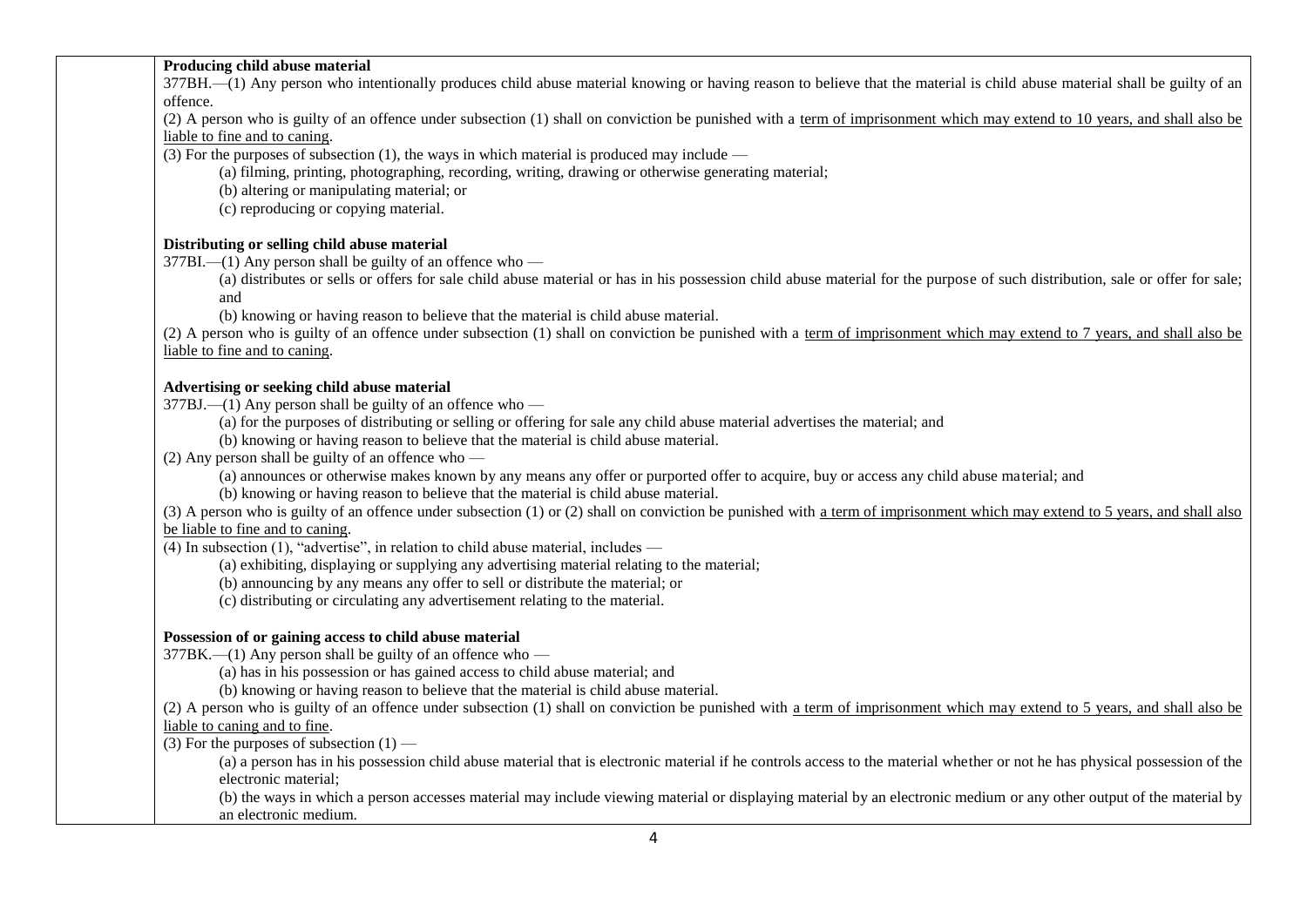#### *Illustration*

Y has an online storage account for electronic material accessible with a username and password. Y has control of what is stored in the account and can upload to, copy from or delete material from the account. Y has an electronic folder in the account to which Y uploads and stores electronic child abuse material. Y has in his possession child abuse material.

## **Interpretation of sections 375 to 377BN (sexual offences)**

377C.— (1) In sections 375 to 377BN —

"child abuse material" means material that depicts an image of any of the following:

(a) a person who is, or who appears to a reasonable observer to be or is implied to be under 16 years of age —

(i) as a victim of torture, cruelty or physical abuse (whether or not the torture, cruelty or abuse is sexual);

(ii) as a victim of sexual abuse;

(iii) engaged in, or apparently engaging in, a sexual pose or sexual activity (whether or not in the presence of another person); or

(iv) in the presence of another person who is engaged in, or apparently engaged in a sexual pose or sexual activity;

(b) the genital or anal region of a person who is, or who appears to a reasonable observer to be or is implied to be, a person under 16 years of age in circumstances (whether or not apparent from the depiction) which reasonable persons would regard as being offensive;

(c) the breasts of a person who is, or who appears to a reasonable observer to be or is implied to be, a female under 16 years of age in circumstances (whether or not apparent from the depiction) which reasonable persons would regard as being offensive;

"distribute" includes any of the following conduct, whether done in person, electronically, digitally or in any other way:

(a) send, publish, supply, show, exhibit, transmit or communicate to another person;

(b) make available for viewing or access by another person;

"image" means a still, moving, recorded or unrecorded image and includes an image produced by any means and, where the context requires, a three-dimensional image; "image" means a still, moving, recorded or unrecorded image and includes an image produced by any means and, where the context requires, a threedimensional image;

"image", in relation to a person, means an image of a human being that is not fictional or imaginary but includes an image that so closely resembles that of a human being as to make it difficult for an ordinary person to distinguish it from an image of a human being that is not fictional or imaginary; "material" means —

(a) any film, photograph, printed matter or computer game depicting an image;

(b) any electronic record depicting an image; or

(c) any other thing of any kind depicting an image;

"structure" includes a tent, vehicle or vessel or other temporary or movable structure;

"touching" includes touching —

(a) with any part of the body;

(b) with anything else; or

(c) through anything,

and includes penetration of the vagina or anus, as the case may be, with a part of the body or anything else and penetration of the mouth with the penis;

"vagina" includes vulva.

(2) For the purposes of the definition of "distribute" in subsection (1), a person is treated as having distributed an image or recording whether or not another person views or accesses the image.

(3) In sections 375 to 377BN —

(a) penetration is a continuing act from entry to withdrawal;

(b) a reference to a part of the body include a reference to a part which is surgically constructed (in particular, through a sex reassignment procedure);

(c) for the purposes of identifying the sex of a person —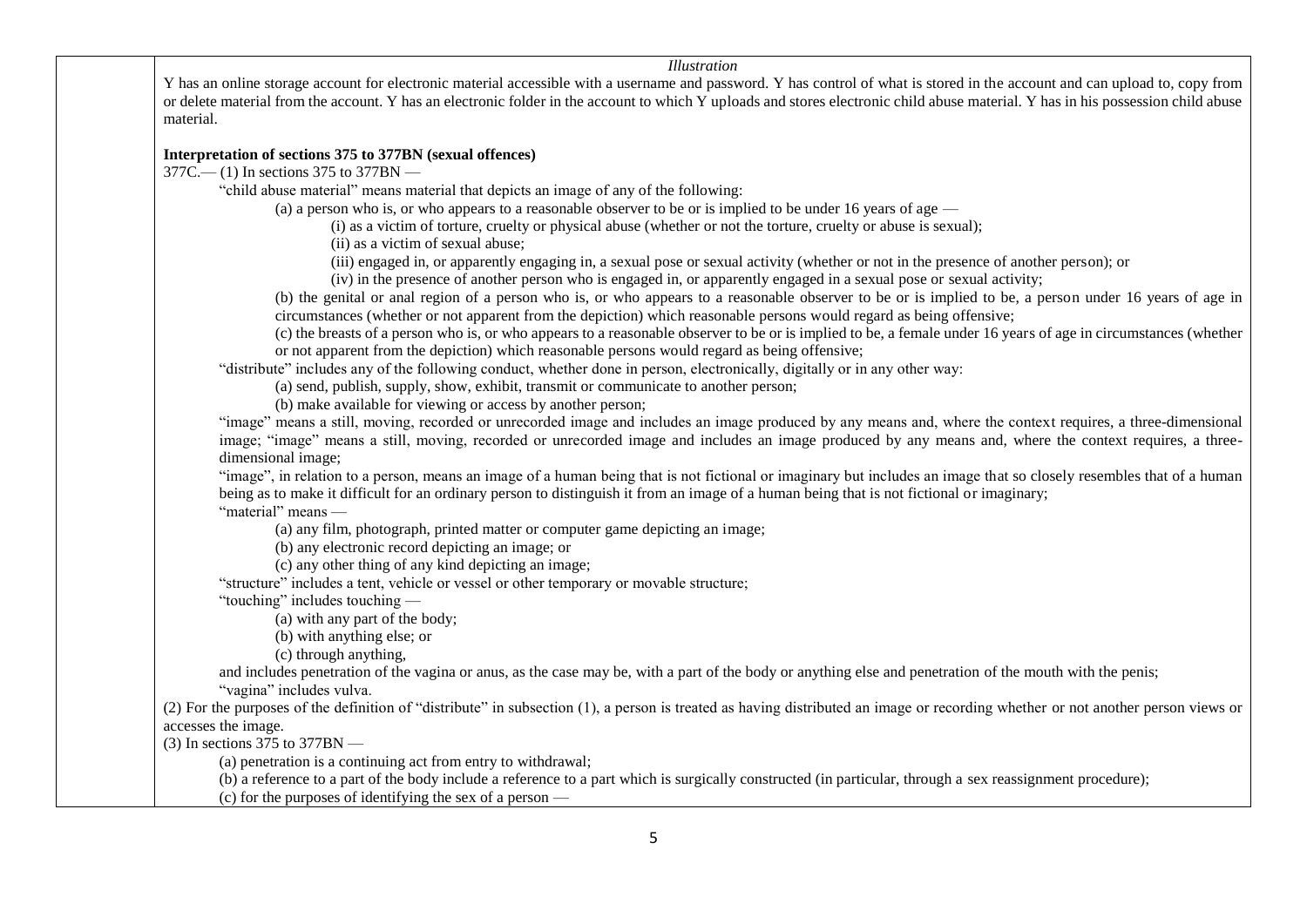(i) the sex of a person as stated in that person's identity card issued under the National Registration Act (Cap. 201) at the time the sexual activity took place is prima facie evidence of the sex of that person; and

(ii) a person who has undergone a sex reassignment procedure is identified as being of the sex to which that person has been reassigned; (d) penetration, touching or other activity is "sexual" if  $-$ 

(i) because of its nature it is sexual, whatever its circumstances or any person's purpose in relation to it may be; or

(ii) because of its nature it may be sexual and because of its circumstances or the purpose of any person in relation to it (or both) it is sexual;

(e) references to observation (however expressed) are to observation whether direct or by looking at an image;

(f) a person is doing a private act if under circumstances in which the person has a reasonable expectation of privacy, the person —

(i) is in a state where the person's genitals, buttocks or breasts (if the person is a female) are exposed or covered only in underwear;

(ii) is using a toilet, showering or bathing; or

(iii) is doing a sexual act that is not of a kind ordinarily done in public.

*Illustration*

A is showering in an open-concept shower cubicle at the changing room of a swimming pool and cannot reasonably expect not to be casually observed. However, A has a reasonable expectation that A will not be surreptitiously recorded by a video camera.

### **Defences to child abuse material offences**

377BN.— (1) It is a defence to a charge for an offence of having possession of or access to child abuse material under section 377BK for the accused person to prove that — (a) he did not intentionally come into possession of or gain access to child abuse material; and

(b) on becoming aware of having come into possession of or gaining access to child abuse material, he as soon as it was practicable to do so, took all reasonable steps in the circumstances to cease possession of or access to the material.

(2) It is a defence to a charge for an offence under sections 377BH to 377BK if —

(a) the act that is alleged to constitute the offence was necessary for carrying out any of the following purposes without malice and with reasonable cause:

(i) the prevention, detection, investigation or punishment of any offence;

(ii) the conduct of proceedings in any court or tribunal;

(iii) the purposes of safety or national security; and

(b) the child abuse material or the abusive material, as the case may be, was not kept for a period longer than what was reasonably necessary or required for the purposes mentioned in paragraph (a).

(3) It is a defence to a charge for an offence under sections 377BH to 377BK if the act that is alleged to constitute the offence —

(a) has a legitimate purpose related to science, medicine, education or art; and

(b) did not pose an undue risk of harm to any person under 16 years of age.

*Explanation*. —An act has a legitimate purpose related to art which reasonable persons would regard as art.

*Illustrations*

(a) A university researcher has child abuse material in his possession for the purposes of studying the psychological effects of exposure to such material. The researcher's possession of the child abuse material has a legitimate purpose.

(b) A is a photo-journalist in a war zone. A takes a photo of a child victim of torture and submits this together with an article on the plight of such children to a news organisation for publication. The taking and sending of the photo has a legitimate purpose.

(4) It is a defence to a charge for an offence under sections 377BH to 377BK if —

(a) the accused person (A) is under 16 years of age; and

(b) the child abuse material that is alleged to constitute the offence is an image of A alone.

*Illustration*

A is 15 years old and takes a photo of herself alone posing in the nude. A stores the photo in her mobile phone. A has not committed the offence of producing or possessing child abuse material.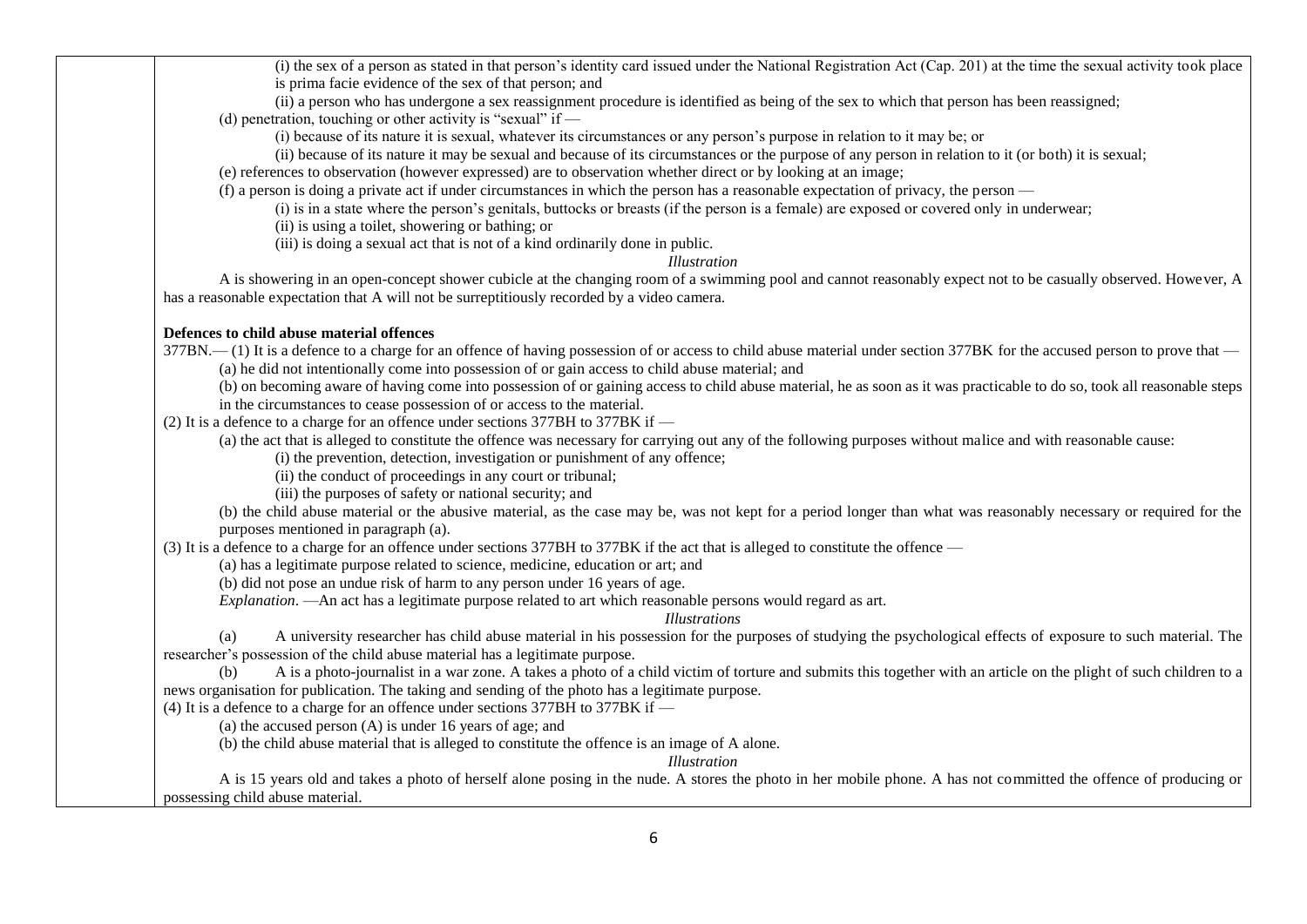|                     | (5) To avoid doubt, it is not a defence to a charge for an offence relating to child abuse material under sections 377BG to 377BL that, at the time of the conduct constituting      |
|---------------------|--------------------------------------------------------------------------------------------------------------------------------------------------------------------------------------|
|                     | the offence, the accused was under a mistaken but honest and reasonable belief that reasonable persons would not regard the child abuse material as being, in the circumstances,     |
|                     | offensive.                                                                                                                                                                           |
|                     | (6) It is a defence to a charge for the following offences in circumstances where the offender (A) and the person under 16 years of age (B) are married and subject to the           |
|                     | following respective conditions:                                                                                                                                                     |
|                     | (a) an offence under section $377BG(1)$ or $377BH(1)$ if the child abuse material—                                                                                                   |
|                     | (i) involves only A and B in its production;                                                                                                                                         |
|                     |                                                                                                                                                                                      |
|                     | (ii) depicts B only, A and B only or A only (if A is under 16 years of age); and                                                                                                     |
|                     | (iii) was produced with B's consent;                                                                                                                                                 |
|                     | (b) an offence under section 377BI if the distribution of the child abuse material—                                                                                                  |
|                     | (i) occurs between A and B only; and                                                                                                                                                 |
|                     | (ii) involves material depicting B only, A and B only or A only (if A is under 16 years of age); and                                                                                 |
|                     | (iii) was distributed with B's consent.                                                                                                                                              |
|                     | (c) an offence under section 377BJ(2) if the offer to acquire, buy, or access the child abuse material —                                                                             |
|                     | (i) occurs between A and B only; and                                                                                                                                                 |
|                     | (ii) involves material depicting B only, A and B only or A only (if A is under 16 years of age);                                                                                     |
|                     | (d) an offence under section 377BK(1) if the possession of the child abuse material was with B's consent and the material depicts B only, A and B only or A only (if                 |
|                     | A is under 16 years of age).                                                                                                                                                         |
|                     |                                                                                                                                                                                      |
|                     | Possession, distribution, etc., of child sex-doll                                                                                                                                    |
|                     | 292A.—(1) Any person who imports, exports, conveys, sells, lets to hire, distributes, puts into circulation, makes, produces or is in possession of a child sex-doll shall be guilty |
|                     | of an offence and shall on conviction be punished with a term of imprisonment which may extend to 2 years or with fine or with both.                                                 |
|                     | (2) In subsection (1), "child sex-doll" means an anatomically correct doll, mannequin or robot, with the features of, or with features that appear to a reasonable observer to       |
|                     | resemble a person under 16 years of age and intended for use in sexual activities.                                                                                                   |
|                     |                                                                                                                                                                                      |
|                     |                                                                                                                                                                                      |
| <b>Exploitative</b> | Exploitative sexual penetration of minor of or above age of 16 but under 18                                                                                                          |
| sexual              | 376AA. - (1) Any person (A) who is in a relationship that is exploitative of a person of or above 16 years of age but under 18 years of age (B) shall be guilty of an offence if     |
| activity with       | $A -$                                                                                                                                                                                |
| minors              | (a) penetrates, with A's penis, if A is a man, the vagina, anus or mouth, as the case may be, of B;                                                                                  |
|                     | (b) sexually penetrates, with a part of A's body (other than A's penis, if A is a man) or anything else, the vagina or anus, as the case may be, of B;                               |
|                     | (c) causes B, if a man, to penetrate, with B's penis, the vagina, anus or mouth, as the case may be, of another person including A; or                                               |
|                     | (d) causes B to sexually penetrate, with a part of B's body (other than B's penis, if B is a man) or anything else, the vagina or anus, as the case may be, of any person            |
|                     | including A or B.                                                                                                                                                                    |
|                     | (2) For the purposes of subsection $(1)$ —                                                                                                                                           |
|                     | (a) it is not necessary for the prosecution to prove that B did or did not consent to the act mentioned in that subsection; and                                                      |
|                     | (b) to avoid doubt it is not a defence that B did consent to that act.                                                                                                               |
|                     | (3) A person who is guilty of an offence under this section shall be punished with imprisonment for a term which may extend to 15 years, and shall also be liable to fine or         |
|                     | caning.                                                                                                                                                                              |
|                     |                                                                                                                                                                                      |
|                     | <b>Meaning of exploitative relationship</b>                                                                                                                                          |
|                     | 377CA.—(1) For the purposes of sections 375, 376, 376AA, 376AA, 376EA, 376EC, 376EE, 377BL, and 377D, whether an accused person's relationship with a minor under                    |
|                     | 18 years of age is exploitative of the minor is to be determined by the court in the circumstances of each case and the court must have regard to the following in making such       |
|                     | determination:                                                                                                                                                                       |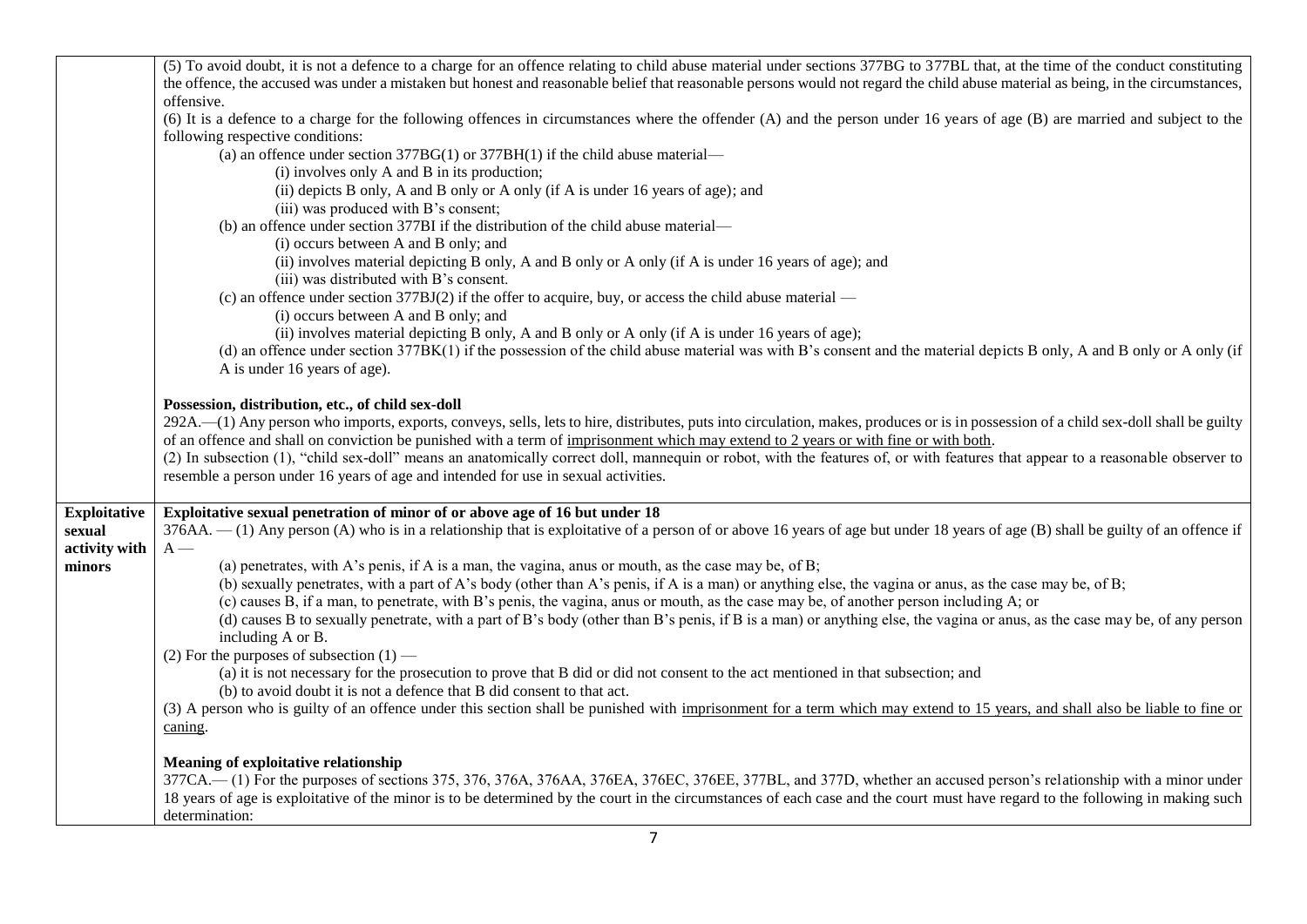|              | (a) the age of the minor;                                                                                                                                                              |
|--------------|----------------------------------------------------------------------------------------------------------------------------------------------------------------------------------------|
|              | (b) the difference between the age of the accused person and the minor;                                                                                                                |
|              | (c) the nature of the relationship;                                                                                                                                                    |
|              | (d) the degree of control or influence exercised by the accused person over the minor.                                                                                                 |
|              | (2) For the purposes of subsection (1) and subject to subsection (3), it shall be presumed until the contrary is proved that an accused person's relationship with a minor under       |
|              | 18 years of age is exploitative where the relationship is any of the following:                                                                                                        |
|              | (a) the accused person is the parent, step-parent, guardian, or foster parent of the minor;                                                                                            |
|              | (b) the accused person is the de facto partner of the parent, guardian, or foster parent of the minor;                                                                                 |
|              | (c) the accused person is a member of the teaching or management staff of the school or educational institution at which the minor is a student;                                       |
|              | (d) the accused person has an established personal relationship with the minor in connection with the provision of religious, sporting, musical or other instruction to                |
|              | the minor;                                                                                                                                                                             |
|              | (e) the accused person is a custodial officer of an institution in which the minor is detained;                                                                                        |
|              | (f) the accused person is a registered medical practitioner, a registered traditional Chinese medicine practitioner or a psychologist and the minor is a patient of the                |
|              | accused person;                                                                                                                                                                        |
|              | (g) the accused person is an advocate and solicitor or a counsellor and the minor is a client of the accused person.                                                                   |
|              | (3) The presumption in subsection (2) does not apply to a person who is lawfully married to a minor under 18 years of age even though the relationship may fall within any of          |
|              | the relationships mentioned in subsection (2).                                                                                                                                         |
|              |                                                                                                                                                                                        |
| Repeal<br>of | Rape                                                                                                                                                                                   |
| Marital      | $375. - (1)$ Any man who penetrates the vagina of a woman with his penis –                                                                                                             |
| immunity for | (a) without her consent; or                                                                                                                                                            |
| rape         | (b) with or without her consent, when she is under 14 years of age, shall be guilty of an offence                                                                                      |
|              | (1A) Any man (A) who penetrates, with A's penis, the anus or mouth of another person $(B)$ —                                                                                           |
|              | (a) without B's consent; or                                                                                                                                                            |
|              | (b) with or without B's consent, when B is under 14 years of age,                                                                                                                      |
|              | shall be guilty of an offence.                                                                                                                                                         |
|              | (2) Subject to subsection (3), a man who is guilty of an offence under this section shall be punished with imprisonment for a term which may extend to 20 years, and shall also        |
|              | be liable to fine or caning                                                                                                                                                            |
|              | $(3)$ Whoever —                                                                                                                                                                        |
|              | (a) in order to commit or to facilitate the commission of an offence under subsection (1) or $(1A)$ —                                                                                  |
|              | (i) voluntarily causes hurt to any person; or                                                                                                                                          |
|              | (ii) puts a person in fear of death or hurt to that person or any other person;                                                                                                        |
|              | (b) commits an offence under subsection $(1)$ or $(1A)$ against a person under 14 years of age without that person's consent; or                                                       |
|              | (c) commits an offence under subsection (1) or (1A) against a person under 14 years of age with whom the offender is in a relationship that is exploitative of that                    |
|              | person,                                                                                                                                                                                |
|              | shall be punished with imprisonment for a term of not less than 8 years and not more than 20 years and shall also be punished with caning with not less than 12 strokes.               |
|              | (4) No man shall be guilty of an offence under subsection $(1)(b)$ or $(1)(b)$ for an act of penetration against his wife with her consent.                                            |
|              | (5) Despite section 79, no man shall be guilty of an offence under subsection $(1)(a)$ or $(1A)(a)$ if he proves that by reason of mistake of fact in good faith, he believed that the |
|              | act of penetration against a person was done with consent.                                                                                                                             |
|              | (6) No man shall be punished under subsection (3)(b) if he proves that by reason of mistake of fact in good faith, he believed that the act of penetration against a person under      |
|              | 14 years of age was done with consent.                                                                                                                                                 |
|              |                                                                                                                                                                                        |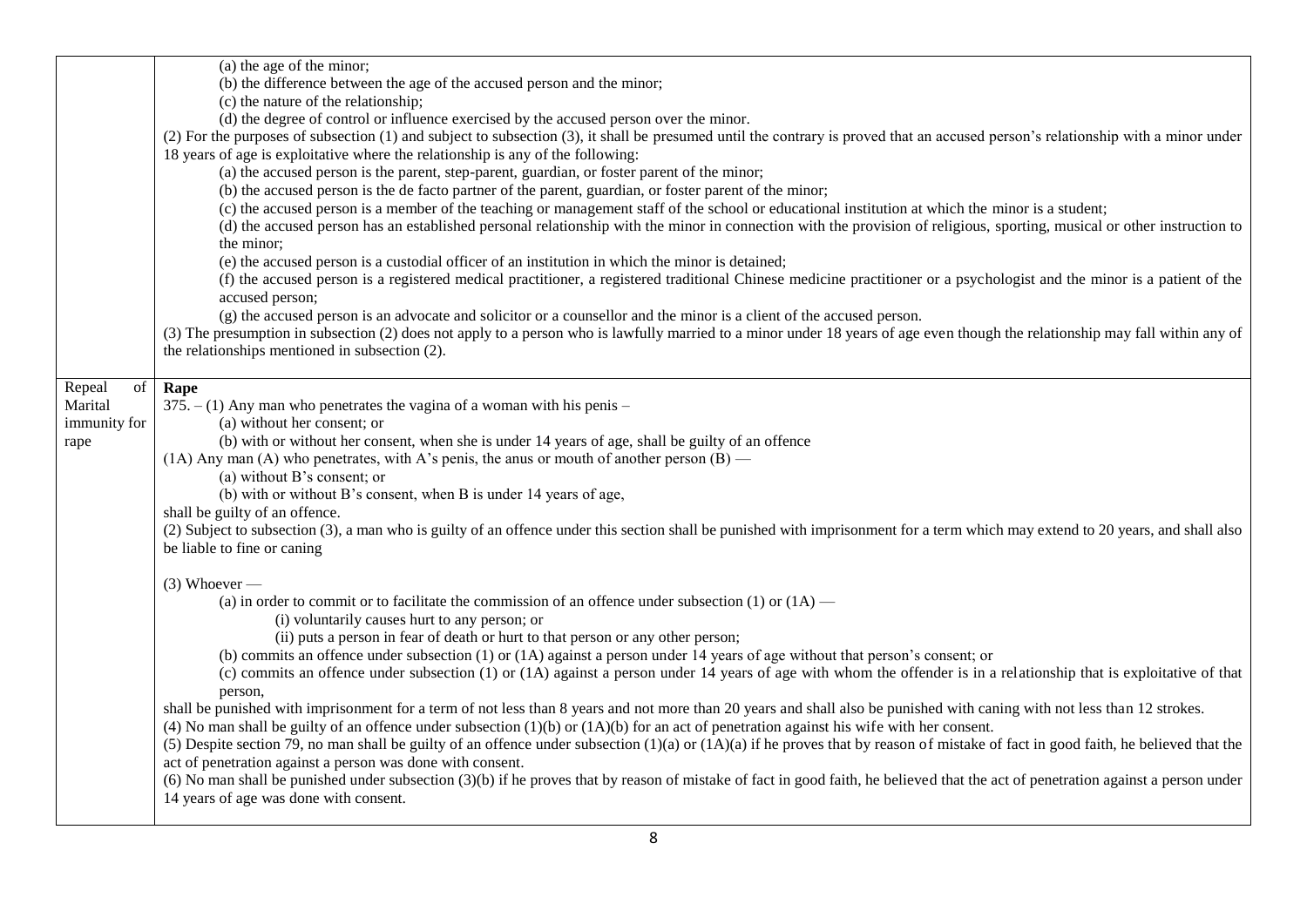| Sexual       | <b>Sexual assault involving penetration</b>                                                                                                                                                                                           |
|--------------|---------------------------------------------------------------------------------------------------------------------------------------------------------------------------------------------------------------------------------------|
| $\,$ assault | $376-$                                                                                                                                                                                                                                |
| involving    | (1) Any man (A) who causes another man (B) to penetrate with B's penis, the anus or mouth of $A$ —                                                                                                                                    |
| penetration  | (a) without B's consent; or                                                                                                                                                                                                           |
|              | (b) with or without B's consent, when B is under 14 years of age,                                                                                                                                                                     |
|              | shall be guilty of an offence.                                                                                                                                                                                                        |
|              | $(2)$ Any person $(A)$ who —                                                                                                                                                                                                          |
|              | (a) sexually penetrates, with a part of A's body (other than A's penis, if a man) or anything else, the vagina or anus, as the case may be, of another person (B);                                                                    |
|              | (b) causes a man (B) to penetrate, with B's penis, the vagina, anus or mouth, as the case may be, of another person including A; or                                                                                                   |
|              | (c) causes another person (B), to sexually penetrate, with a part of B's body (other than B's penis, if a man) or anything else, the vagina or anus, as the case may be,                                                              |
|              | of any person including A or B,                                                                                                                                                                                                       |
|              | shall be guilty of an offence if B did not consent to the penetration or if B is under 14 years of age, whether B did or did not consent to the penetration.                                                                          |
|              | (3) Subject to subsection (4), a person who is guilty of an offence under this section shall be punished with imprisonment for a term which may extend to 20 years, and shall                                                         |
|              | also be liable to fine or to caning.                                                                                                                                                                                                  |
|              | $(4)$ Whoever —                                                                                                                                                                                                                       |
|              | (a) in order to commit or to facilitate the commission of an offence under subsection (1) or $(2)$ —                                                                                                                                  |
|              | (i) voluntarily causes hurt to any person;                                                                                                                                                                                            |
|              | (ii) puts any person in fear of death or hurt to himself or any other person; or                                                                                                                                                      |
|              | (b) commits an offence under subsection $(1)$ or $(2)$ against a person under 14 years of age without that person's consent; or                                                                                                       |
|              | (c) commits an offence under subsection (1) or (2) against a person under 14 years of age with whom the offender is in a relationship that is exploitative of that person,                                                            |
|              | shall be punished with imprisonment for a term of not less than 8 years and not more than 20 years and shall also be punished with caning with not less than 12 strokes.                                                              |
|              | (5) No person shall be guilty of an offence under subsection (1) or $(2)$ —                                                                                                                                                           |
|              | (a) for an act of penetration against his or her spouse with the consent of that spouse; or                                                                                                                                           |
|              | (b) if despite section 79, that person proves that by reason of mistake of fact in good faith, the person believed that B mentioned in those subsections did consent to                                                               |
|              | the penetration, unless B was under 14 years of age.                                                                                                                                                                                  |
|              | (6) No man shall be punished under subsection (4)(b) if he proves that by reason of mistake of fact in good faith, he believed that the act of penetration against a person under                                                     |
|              | 14 years of age was done with consent.                                                                                                                                                                                                |
|              |                                                                                                                                                                                                                                       |
| <b>MACR</b>  | Act of a child under 10 years of age                                                                                                                                                                                                  |
|              | 82. Nothing is an offence which is done by a child under 10 years of age.                                                                                                                                                             |
|              |                                                                                                                                                                                                                                       |
|              | Act of a child of or above 10 years and under 12 years of age, who has not sufficient maturity of understanding                                                                                                                       |
|              | 83. Nothing is an offence which is done by a child of or above 10 years of age and under 12, who has not attained sufficient maturity of understanding to judge the nature and                                                        |
|              | consequence of his conduct on that occasion.                                                                                                                                                                                          |
|              |                                                                                                                                                                                                                                       |
| Consent      | Consent given under misconception in sexual offences<br>$377CB$ . (1) Despite section $90(a)(ii)$ , a consent for the purposes of an act which is the physical element of a sexual offence is not a consent given by a person under a |
|              | misconception of fact only if it is directly related to -                                                                                                                                                                             |
|              | (a) the nature of the act namely that it is not of a sexual nature;                                                                                                                                                                   |
|              | (b) the purpose of the act namely that it is not for a sexual purpose; or                                                                                                                                                             |
|              | (c) the identity of the person doing the act,                                                                                                                                                                                         |
|              | and the person doing the act knows, or has reason to believe, that the consent was given in consequence of such misconception.                                                                                                        |
|              |                                                                                                                                                                                                                                       |
|              | 9                                                                                                                                                                                                                                     |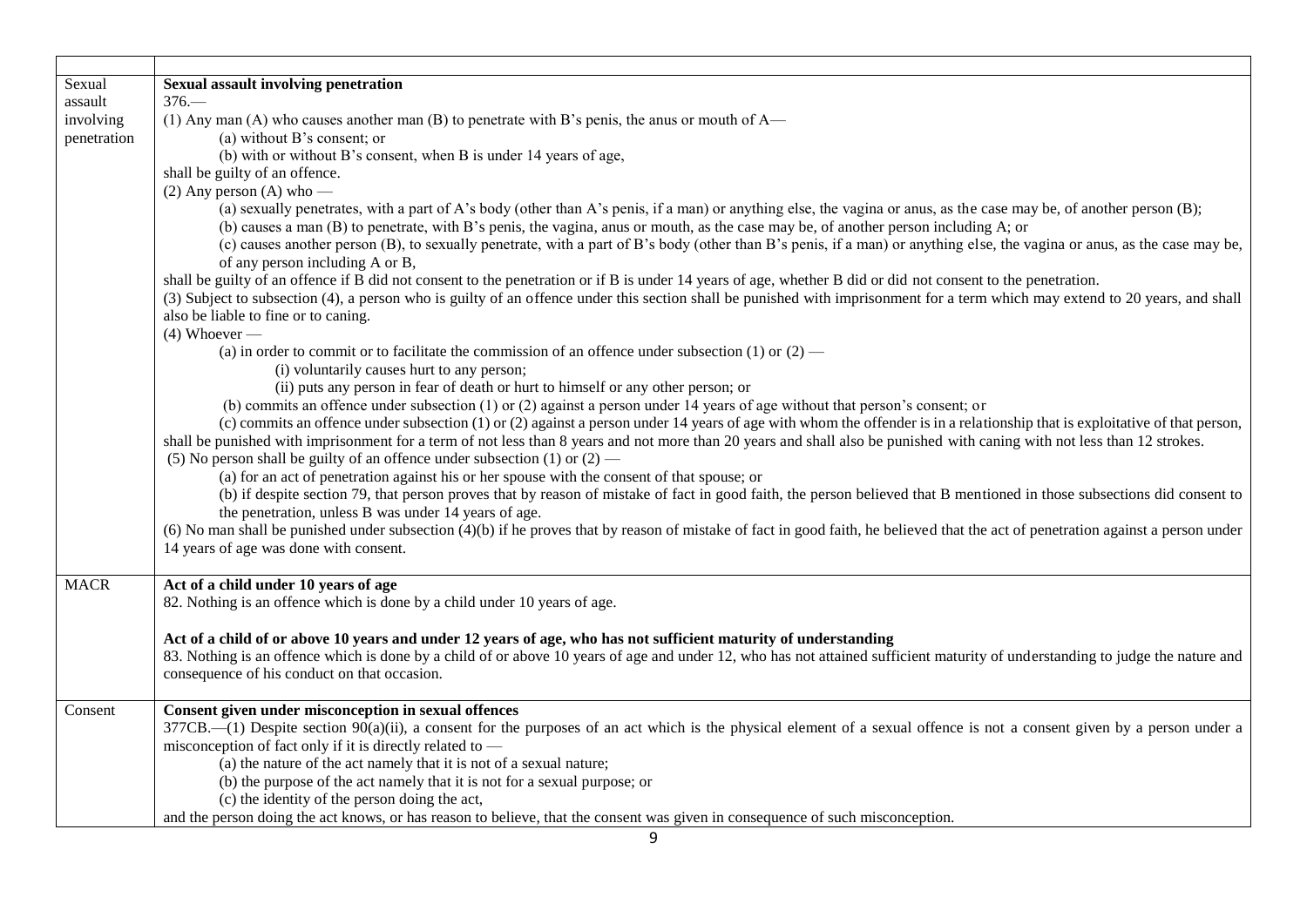|             | $(2)$ In subsection $(1)$ —                                                                                                                                                                                                                                                                                                                |
|-------------|--------------------------------------------------------------------------------------------------------------------------------------------------------------------------------------------------------------------------------------------------------------------------------------------------------------------------------------------|
|             | "sexual" has the meaning given by section $377C(3)$ ;                                                                                                                                                                                                                                                                                      |
|             | "sexual offence" means any offence where the physical element of the offence under this Code or any other written law involves an act of a sexual nature and includes<br>but is not limited to any offence under sections 375 to 377BN.                                                                                                    |
|             | <i>Illustrations</i>                                                                                                                                                                                                                                                                                                                       |
|             | A deceives B into allowing him to penetrate her vagina by inducing the misconception that he is extracting an evil spirit from B's body. B believes A and<br>(a)                                                                                                                                                                           |
|             | thinks that what she has consented to is a procedure to extract an evil spirit, not sexual intercourse. B has given her consent under a misconception as to the sexual nature of                                                                                                                                                           |
|             | the act. B's apparent consent is therefore not a valid consent.                                                                                                                                                                                                                                                                            |
|             | A deceives B into believing that he can heal B's chronic disease by treatment involving sexual penetration. B gives her consent under the misconception<br>(b)<br>that the act is treatment for a health purpose and not for a sexual purpose. B's apparent consent is therefore not a valid consent.                                      |
|             | A deceives B into believing that A is her husband. A is an imposter. B consents to sexual intercourse with A because she believes A is her husband. B's<br>(c)<br>consent is given under a misconception of the identity of A and is therefore not a valid consent.                                                                        |
|             | A deceives B into believing that A is a famous movie director. A is in fact only an administrative assistant to the movie director. B consents to sexual                                                                                                                                                                                   |
|             | intercourse with A because she believes A is a famous movie director. B's misconception is as to A's attributes and not of A's identity. B's consent is therefore a valid consent.                                                                                                                                                         |
|             | Procurement of sexual activity by deception or false representation                                                                                                                                                                                                                                                                        |
|             | $376H$ – (1) Any person (A) shall be guilty of an offence if –                                                                                                                                                                                                                                                                             |
|             | (a) A intentionally touches another person (B) or intentionally incites B to touch A or B or another person;                                                                                                                                                                                                                               |
|             | (b) the touching is sexual and B consents to the touching;                                                                                                                                                                                                                                                                                 |
|             | (c) A fraudulently obtains B's consent by means of deception or false representation practised or made by A for that purpose;                                                                                                                                                                                                              |
|             | (d) the deception or false representation mentioned in paragraph (c) relates to $-$                                                                                                                                                                                                                                                        |
|             | (i) the use or manner of use of any sexually protective measure; or                                                                                                                                                                                                                                                                        |
|             | (ii) whether A or another person whom B is incited to touch is suffering from or is a carrier of a sexually transmitted disease; and                                                                                                                                                                                                       |
|             | (e) A knows or has reason to believe that the consent was given in consequence of such deception or false representation.                                                                                                                                                                                                                  |
|             | $(2)$ A person who is guilty of an offence under subsection $(1)$ shall —                                                                                                                                                                                                                                                                  |
|             | (a) in the case where the sexual touching mentioned in that subsection involved penetration of the vagina or anus, as the case may be, with a part of the body or<br>anything else; or penetration of the mouth with the penis, be punished on conviction with imprisonment for a term which may extend to 10 years, or with fine, or with |
|             | caning, or any combination of such punishments; and;                                                                                                                                                                                                                                                                                       |
|             | (b) in any other case, be punished on conviction with imprisonment for a term which may extend to 2 years, or with fine, or with both.".                                                                                                                                                                                                   |
|             | (3) For the purposes of subsection $(1)$ —                                                                                                                                                                                                                                                                                                 |
|             | (a) a person makes a false representation if it is untrue or misleading, and that person knows that it is, or might be, untrue or misleading;                                                                                                                                                                                              |
|             | (b) representation may be express or implied; and                                                                                                                                                                                                                                                                                          |
|             | (c) a "sexually protective measure" means —                                                                                                                                                                                                                                                                                                |
|             | (i) where B is female, a device, drug or medical procedure to prevent pregnancy or sexually transmitted diseases as a result of the sexual intercourse;                                                                                                                                                                                    |
|             | (ii) where B is male, a device, drug or medical procedure to prevent sexually transmitted diseases as a result of sexual intercourse                                                                                                                                                                                                       |
| Voyeuristic | <b>Voyeurism</b>                                                                                                                                                                                                                                                                                                                           |
| activity    | $377BB$ . $- (1)$ Any person (A) shall be guilty of an offence who $-$                                                                                                                                                                                                                                                                     |
|             | (a) intentionally observes another person (B) doing a private act without B's consent; and                                                                                                                                                                                                                                                 |
|             | (b) knows or has reason to believe that B does not consent to being observed.                                                                                                                                                                                                                                                              |
|             | (2) Any person (A) shall be guilty of an offence who $-$                                                                                                                                                                                                                                                                                   |
|             | (a) operates equipment with the intention of enabling A or another person to observe a third person (B) doing a private act without B's consent; and                                                                                                                                                                                       |
|             | (b) knows or has reason to believe that B (whether B's private act was recorded or not) does not consent to A operating equipment with that intention.                                                                                                                                                                                     |
|             | $(3)$ Any person (A) shall be guilty of an offence who —                                                                                                                                                                                                                                                                                   |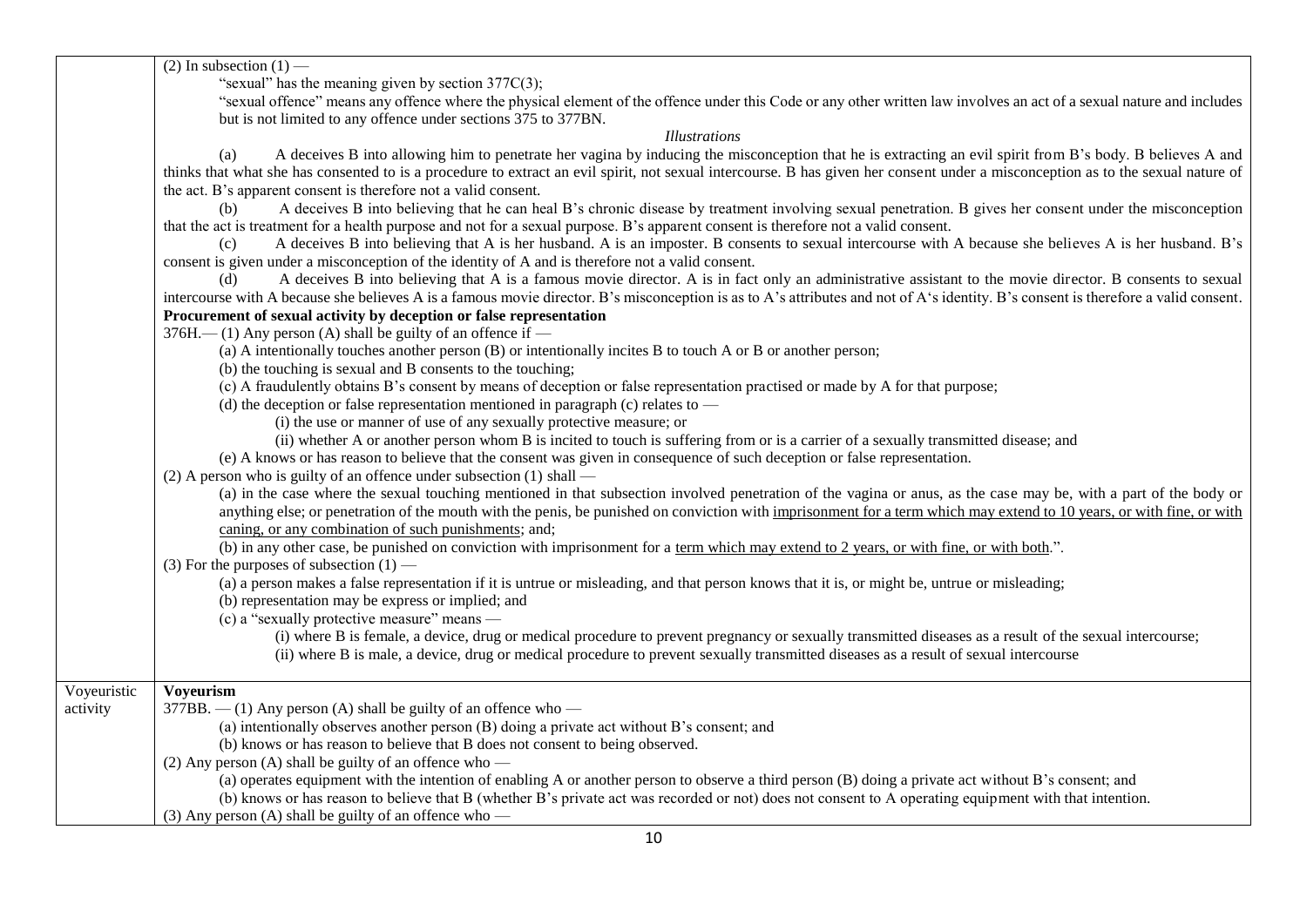(a) intentionally or knowingly records another person (B) doing a private act without B's consent; and

(b) knows or has reason to believe that B does not consent to A recording the act with that intention.

(4) Any person (A) shall be guilty of an offence who —

(a) operates equipment without another person's (B) consent with the intention of enabling A or another person (C) to observe B's genitals, breasts if B is female or buttocks (whether exposed or covered) in circumstances where the genitals, breasts, buttocks or underwear would not otherwise be visible; and

(b) knows or has reason to believe that B (whether B's image was recorded or not) does not consent to A operating the equipment with that intention.

(5) Any person (A) shall be guilty of an offence who —

(a) intentionally or knowingly records without another person's (B) consent an image of B's genitals, breasts, if B is female or buttocks (whether exposed or covered), in circumstances where the genitals, breasts, or buttocks would not otherwise be visible; and

(b) knows or has reason to believe that B does not consent to A's recording the image with that intention.

(6) Any person (A) who installs equipment, or constructs or adapts a structure or part of a structure, with the intention of enabling A or another person to commit an offence under subsection  $(1)$ ,  $(2)$ ,  $(3)$ ,  $(4)$  or  $(5)$  shall be guilty of an offence.

(7) Subject to subsection (8), a person who is guilty of an offence under this section shall on conviction be punished with a term of imprisonment which may extend to 2 years, or with fine, or with caning, or with any combination of such punishments.

(8) A person who commits an offence under this section against a person who is under 14 years of age shall on conviction be punished with a term of imprisonment which may extend to 2 years and shall also be liable to fine or to caning.

(9) In any proceedings for an offence under this section, where a person (A) has made a recording of another person (B) doing a private act or of B's genitals, breasts if B is female or buttocks (whether exposed or covered), in circumstances where the genitals, breasts if B is female or buttocks would not otherwise be visible; it shall be presumed until the contrary is proved that B did not consent to A making the recording.

# **Distribution of voyeuristic image or recording**

 $377BC. - (1)$  Any person (A) shall be guilty of an offence who  $-$ 

(a) intentionally or knowingly distributes an image or recording of another person (B) without B's consent;

(b) knowing or having reason to believe that the image or recording was obtained through the commission of an offence under section 377BB; and

(c) knows or has reason to believe that B does not consent to the distribution.

(2) Any person (A) shall be guilty of an offence who —

(a) intentionally or knowingly has in his possession an image or recording of another person (B) for the purpose of distribution without B's consent;

(b) knowing or having reason to believe that the image or recording was obtained through the commission of an offence under section 377BB; and

(c) knows or has reason to believe that B does not consent to the distribution.

(3) Subject to subsection (4), a person who is guilty of an offence under subsection (1) or (2) shall on conviction be punished with a term of imprisonment which may extend to 5 years, or with fine, or with caning, or any combination of such punishments.

(4) Where the image or recording in subsection (1) or (2) is of a person under 14 years of age, a person who is guilty of an offence under subsection (1) or (2) shall on conviction be punished with a term of imprisonment which may extend to 5 years, and shall also be liable to fine or to caning.

# **Possession of or gaining access to voyeuristic or intimate image or recording**

377BD.— (1) Any person shall be guilty of an offence who has in his possession or has gained access to an image or recording of another person and —

(a) knows or has reason to believe that the image or recording was obtained through the commission of an offence under section 377BB; or

(b) knows or has reason to believe that —

(i) the image or recording is an intimate image or recording as defined in 377BE(5);

(ii) the possession of or access to the image or recording was without the consent of the person depicted in the image; and

(iii) the possession of or access to the image or recording will or is likely to cause humiliation, distress or alarm to the person depicted in the image.

(2) Subject to subsection (3), a person who is guilty of an offence under this section shall on conviction be punished with a term of imprisonment which may extend to 2 years, or with fine, or with both.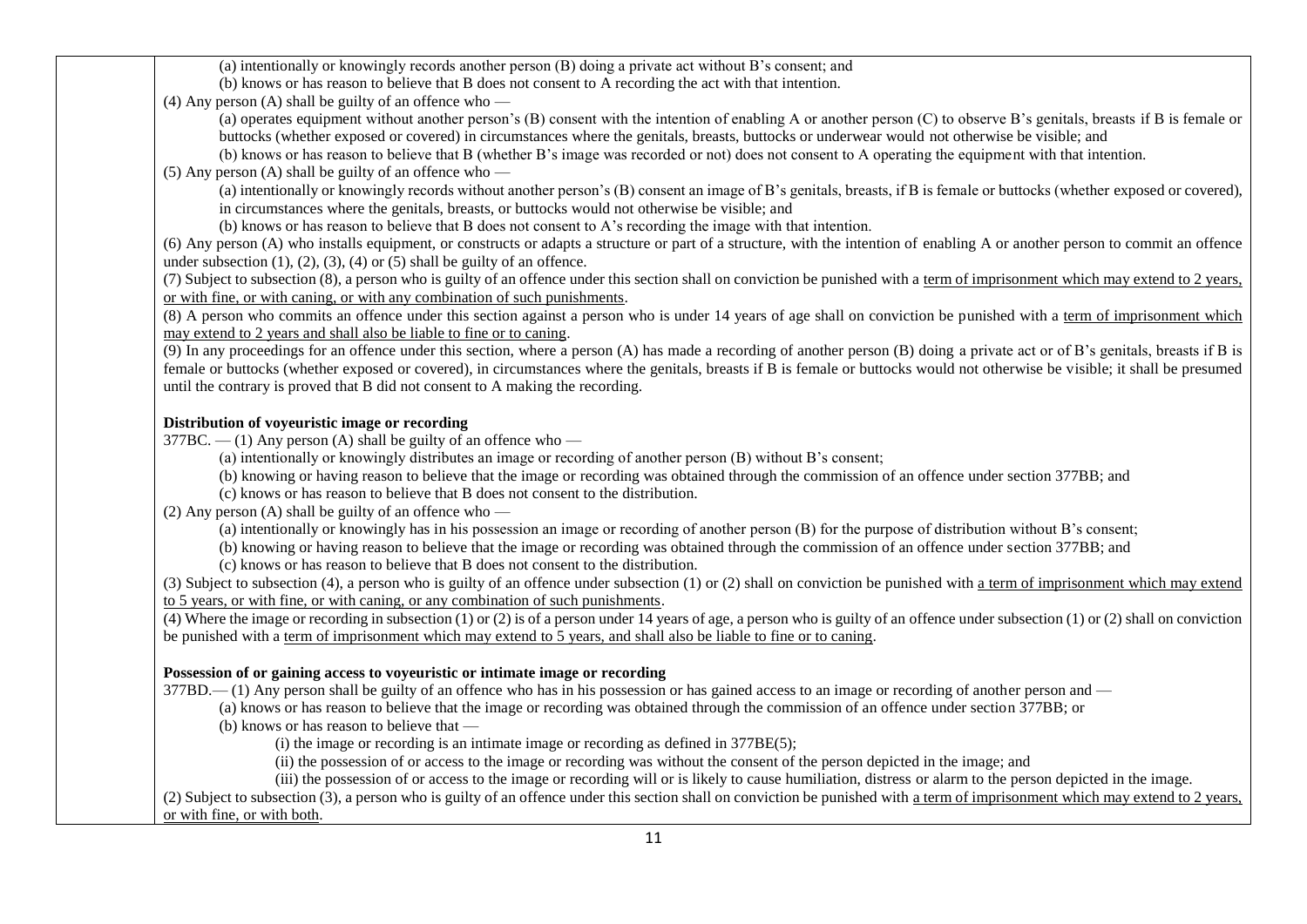|              | (3) Where the image or recording mentioned in subsection (1)(a) is of a person under 14 years of age, a person who is guilty of an offence under this section shall on conviction |
|--------------|-----------------------------------------------------------------------------------------------------------------------------------------------------------------------------------|
|              | be punished with a term of imprisonment which may extend to 2 years, and shall also be liable to fine or to caning.                                                               |
|              | (4) For the purposes of subsection $(1)$ —                                                                                                                                        |
|              | (a) a person has in his possession an image or recording of another person that is in electronic form if he controls access to the electronic image or recording whether          |
|              | or not he has physical possession of the electronic image or recording;                                                                                                           |
|              | (b) the ways in which a person gains access to an image or recording may include $-$                                                                                              |
|              | (i) viewing or displaying it by an electronic medium or any other output of the image by an electronic medium; or                                                                 |
|              | (ii) communicating, sending, supplying or transmitting the image to himself or herself.                                                                                           |
|              | Defences to offences relating to intimate images or recordings and voyeurism                                                                                                      |
|              | 377BM.—(1) It is a defence to a charge for an offence under section 377BD of having possession of or gained access to an image or a recording obtained through the                |
|              | commission of an offence under section 377BB or an intimate image or recording mentioned in section 377BD(1)(b) for the accused person to prove that —                            |
|              | (a) he did not intentionally come into possession of or gain access to the image or recording; and                                                                                |
|              | (b) on becoming aware of having come into possession of or gaining access to the image or recording, he as soon as it was practicable to do so, took all reasonable               |
|              | steps in the circumstances to cease possession of or access to the image or recording.                                                                                            |
|              | (2) It is a defence to a charge for an offence under section 377BB, 377BC, 377BD or 377BE(1) if —                                                                                 |
|              | the act that is alleged to constitute the offence was done for any of the following purposes without malice and with reasonable cause:<br>(a)                                     |
|              | (i) the prevention, detection, investigation or punishment of any offence;                                                                                                        |
|              | (ii) the conduct of contemplated or pending proceedings in any court or tribunal or obtaining evidence for the purpose of contemplating such proceedings;                         |
|              | (iii) safety or national security; and                                                                                                                                            |
|              | (b) the image or recording (if any) obtained through the commission of an offence under section 377BB or the intimate image or recording (if any) mentioned in section            |
|              | 377BD(1)(b) or 377BE(5) was not kept for a period longer than what was reasonably necessary or required for the purposes mentioned in paragraph (a).                              |
|              | <i>Illustrations</i>                                                                                                                                                              |
|              | A, a caregiver is concerned that B, an elderly person has been in the toilet for an unusually long period of time. Despite A knocking several times, there is<br>(a)              |
|              | no response from B. As A is concerned for B's safety, A forcefully opens the toilet door to find B in a state of undress. A has committed no offence as the act was done for the  |
|              | purpose of ensuring B's safety.                                                                                                                                                   |
|              | A notices that a stranger is using a mobile phone taking an upskirt photograph of a woman in the mall. A confronts the stranger who flees and drops his<br>(b)                    |
|              | mobile phone. A keeps the mobile phone with the upskirt photograph with the intention of reporting the offence to the police. A hands over the phone to the police when he        |
|              | makes the police report. A has committed no offence as the act was done for the purpose of investigating the offence.                                                             |
|              |                                                                                                                                                                                   |
| Distribution | Distributing or threatening to distribute intimate images                                                                                                                         |
| of intimate  | $377BE$ . $- (1)$ Any person (A) shall be guilty of an offence who $-$                                                                                                            |
| images       | (a) intentionally or knowingly distributes an intimate image of another person (B);                                                                                               |
|              | (b) without B's consent; and                                                                                                                                                      |
|              | (c) knows or has reason to believe that it will or is likely to cause B humiliation, distress or alarm.                                                                           |
|              | (2) Any person (A) shall be guilty of an offence who $-$                                                                                                                          |
|              | (a) knowingly threatens the distribution of an intimate image of another person (B);                                                                                              |
|              | (b) without B's consent; and                                                                                                                                                      |
|              | (c) knows or has reason to believe that the threat will or is likely to cause B humiliation, distress or alarm.                                                                   |
|              | (3) Subject to subsection (4), a person who is guilty of an offence under subsection (1) or (2) shall on conviction be punished with a term of imprisonment which may extend      |
|              | to 5 years, or with fine, or with caning, or with any combination of such punishments.                                                                                            |
|              | (4) A person who commits an offence under subsection (1) or (2) against a person (B) who is under 14 years of age shall on conviction be punished with a term of imprisonment     |
|              | which may extend to 5 years and shall also be liable to fine or to caning.                                                                                                        |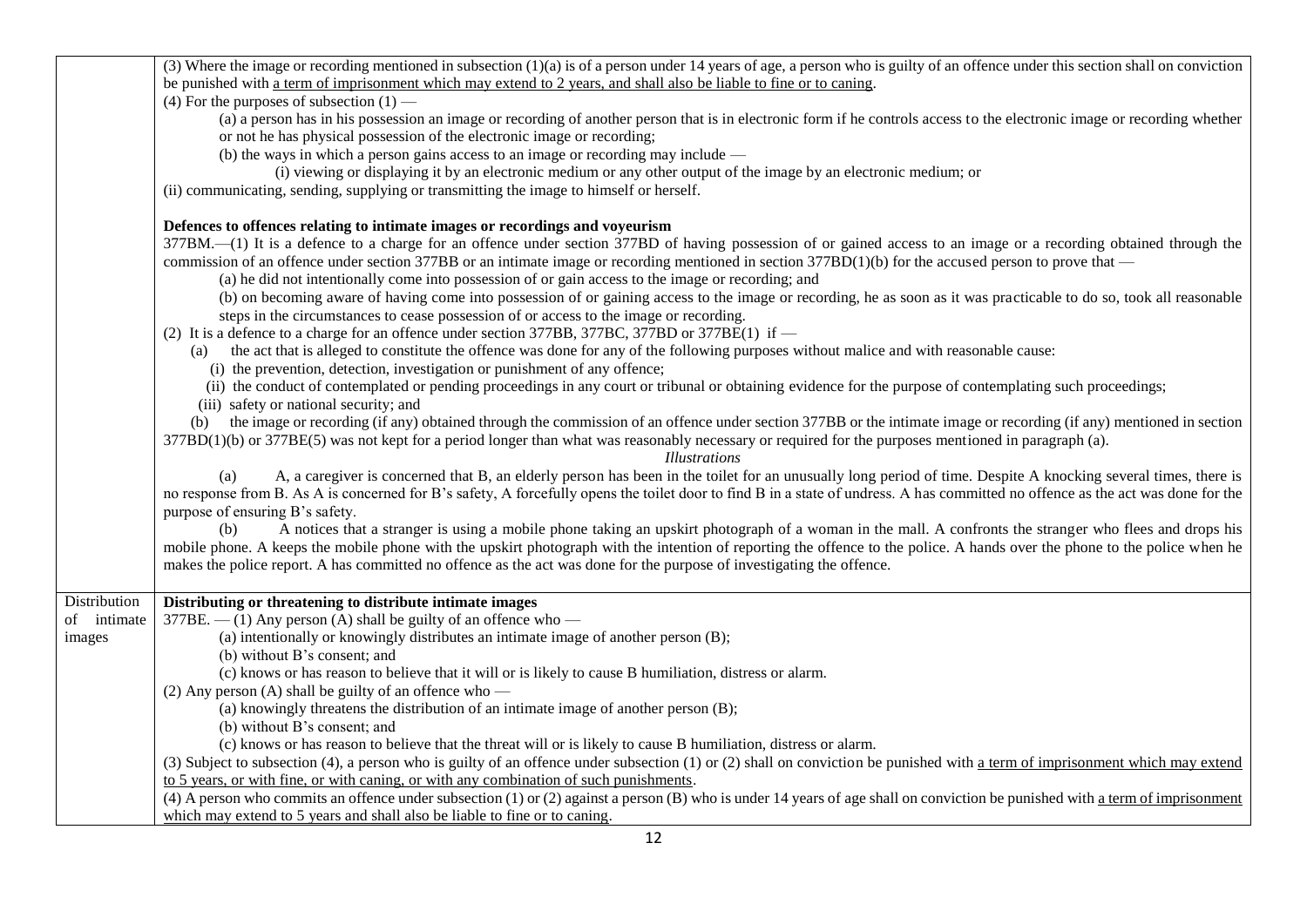|          | (5) In this section, "intimate image", in relation to a person $(B)$ —                                                                                                            |
|----------|-----------------------------------------------------------------------------------------------------------------------------------------------------------------------------------|
|          | $(a)$ means an image —                                                                                                                                                            |
|          | (i) of B's genital or anal region whether bare or covered by underwear;                                                                                                           |
|          | (ii) of B's breasts if B is a female whether bare or covered by underwear; or                                                                                                     |
|          | (iii) of B doing a private act; and                                                                                                                                               |
|          | (b) includes an image, in any form, that has been altered to appear to show any of the things mentioned in paragraph (a) but excludes an image so altered that no                 |
|          | reasonable person would believe that it depicts B.                                                                                                                                |
|          | <i>Illustrations</i>                                                                                                                                                              |
|          | A copies, crops, and pastes an image of B's face onto the image of a body of a person who is engaging in a sexual act. This image has been altered to appear<br>(a)               |
|          | to show that B actually engaged in a sexual act. This is an intimate image.                                                                                                       |
|          | A pastes an image of B's face on a cartoon depicting B performing a sexual act on C. No reasonable person would believe that B was performing the sexual<br>(b)                   |
|          | act depicted on C. This is not an intimate image.                                                                                                                                 |
|          |                                                                                                                                                                                   |
| Sexual   | <b>Sexual exposure</b>                                                                                                                                                            |
| exposure | $377BF$ . $- (1)$ Any person (A) shall be guilty of an offence who $-$                                                                                                            |
|          | (a) intentionally exposes A's genitals;                                                                                                                                           |
|          | (b) intends that another person (B) will see A's genitals; and                                                                                                                    |
|          | (c) does so without B's consent for the purpose of obtaining sexual gratification or of causing B humiliation, distress or alarm.                                                 |
|          | (2) Any person (A) shall be guilty of an offence who $-$                                                                                                                          |
|          | (a) intentionally distributes to another person (B) an image of A's or any other person's genitals;                                                                               |
|          | (b) intends that B will see A's or the other person's genitals; and                                                                                                               |
|          | (c) does so without B's consent for the purpose of obtaining sexual gratification or of causing B humiliation, distress or alarm.                                                 |
|          | (3) Subject to subsection (4), a person who is guilty of an offence under subsection (1) or (2) shall on conviction be punished with a term of imprisonment which may extend      |
|          |                                                                                                                                                                                   |
|          | to one year, or with fine, or with both.                                                                                                                                          |
|          | (4) A person who commits an offence under subsection (1) or (2) against a person (B) who is under 14 years of age shall on conviction be punished with a term of imprisonment     |
|          | which may extend to 2 years, and shall also be liable to fine or to caning.                                                                                                       |
| Fraud    | Fraud by false representation, non-disclosure or abuse of position not connected with contracts for goods or services                                                             |
|          | 424A.—(1) Any person shall be guilty of an offence if he, fraudulently or dishonestly —                                                                                           |
|          | (a) makes a false representation;                                                                                                                                                 |
|          |                                                                                                                                                                                   |
|          | (b) fails to disclose to another person information which he is under a [legal]duty to disclose; or                                                                               |
|          | (c) abuses, whether by act or omission, a position which he occupies in which he is expected to safeguard, or not to act against, the financial interests of another              |
|          | person.                                                                                                                                                                           |
|          | (2) A person may be guilty of an offence under subsection (1) whether or not the acts in subsection $(1)(a)$ , (b) or (c) were material.                                          |
|          | (3) A person who is guilty of an offence under subsection (1) shall on conviction be punished with imprisonment for a term which may extend to 20 years, or with fine, or with    |
|          | both.                                                                                                                                                                             |
|          | (4) This section does not apply where the false representation, failure to disclose or abuse of position mentioned in subsection (1) is directly connected with a written or oral |
|          | contract for the supply of goods or services.                                                                                                                                     |
|          | $(5)$ For the purposes of this section —                                                                                                                                          |
|          | (a) a "representation" means any representation as to fact or law, including a representation as to the state of mind of the person making the representation, or any             |
|          | other person;                                                                                                                                                                     |
|          | (b) a person makes a false representation if it is untrue or misleading, and that person knows that it is, or might be, untrue or misleading;                                     |
|          | (c) a representation may be express or implied; and                                                                                                                               |